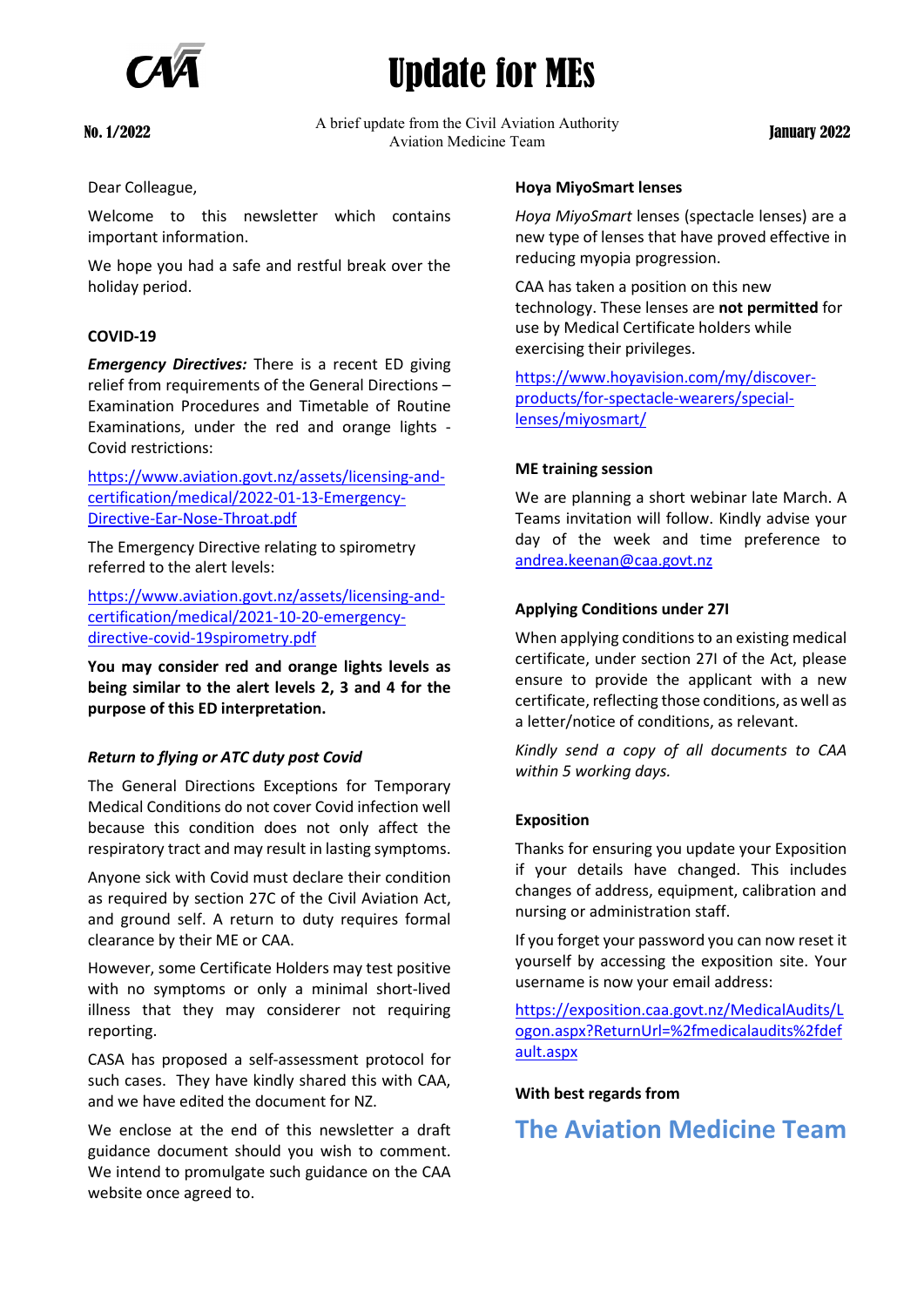# **Approach to medical certification and return to aviation duties.**

## **Asymptomatic or mild initial COVID-19 illness (full recovery in 7 days, not hospitalised)**

- Certificate-holder to complete their self-assessment checklist (below) and answer NO to all questions (even if now asymptomatic / recovered). If any YES answer, arrange to see GP or CAA ME.
- GP or ME should confirm absence of cardiac, respiratory, neurological or another organ involvement – please refer below and to [NICE guidelines](https://aus01.safelinks.protection.outlook.com/?url=https%3A%2F%2Fwww.nice.org.uk%2Fguidance%2Fpublished%3Fngt%3DCOVID-19%2520rapid%2520guidelines%26ndt%3DGuidance&data=04%7C01%7CTony.Hochberg%40casa.gov.au%7C40083574924d45194daa08d9d0adad1f%7C70a593b6906447f5992539d2dc35261c%7C0%7C0%7C637770266613940214%7CUnknown%7CTWFpbGZsb3d8eyJWIjoiMC4wLjAwMDAiLCJQIjoiV2luMzIiLCJBTiI6Ik1haWwiLCJXVCI6Mn0%3D%7C3000&sdata=q2oS3Tqf9zRb%2FbHmQN%2FrTauwiN75BrFULm1E8pReNJY%3D&reserved=0)
- Reports and investigations undertaken via GP / ME will be dependent upon the medical history and results of any investigations. The following should be considered by the medical practitioner reviewing:
	- $\circ$  Cardiorespiratory exam with normal vitals BP, HR, SpO2 > 95% in all cases
	- o Neurological history and examination including:
		- evaluation for anosmia [consideration of sense of smell](https://aus01.safelinks.protection.outlook.com/?url=https%3A%2F%2Fwww.ncbi.nlm.nih.gov%2Fbooks%2FNBK382%2F&data=04%7C01%7CTony.Hochberg%40casa.gov.au%7C40083574924d45194daa08d9d0adad1f%7C70a593b6906447f5992539d2dc35261c%7C0%7C0%7C637770266613940214%7CUnknown%7CTWFpbGZsb3d8eyJWIjoiMC4wLjAwMDAiLCJQIjoiV2luMzIiLCJBTiI6Ik1haWwiLCJXVCI6Mn0%3D%7C3000&sdata=FhG3YdDxsplfAeUyTlqhC0UQSYKdfEFWkU92q%2Fgi6DA%3D&reserved=0) discussion regarding operational safety considerations and ability to reliably smell solvents, fumes and gasoline (petrol and/or JetA1) and consider appropriate testing if required.
		- assessment of [cognitive function](https://aus01.safelinks.protection.outlook.com/?url=https%3A%2F%2Fwww.sciencedirect.com%2Ftopics%2Fneuroscience%2Fmontreal-cognitive-assessment&data=04%7C01%7CTony.Hochberg%40casa.gov.au%7C40083574924d45194daa08d9d0adad1f%7C70a593b6906447f5992539d2dc35261c%7C0%7C0%7C637770266613940214%7CUnknown%7CTWFpbGZsb3d8eyJWIjoiMC4wLjAwMDAiLCJQIjoiV2luMzIiLCJBTiI6Ik1haWwiLCJXVCI6Mn0%3D%7C3000&sdata=8wFPbSQUXxjVGtvHV3opz6Mzzy0BiCdnviBT2Achf9U%3D&reserved=0) (MOCA, RUDAS, MMSE or TMT)

Consider the following tests:

- **•** Spirometry
- $ECG$
- **Exertional pulse oximetry e.g. [1-min sit-to-stand test,](https://aus01.safelinks.protection.outlook.com/?url=https%3A%2F%2Fwww.rbht.nhs.uk%2Fsites%2Fnhs%2Ffiles%2FLeaflets%2FOne%2520minute%2520sit%2520to%2520stand%2520test%2520instructions%2520-%2520April%25202021.pdf&data=04%7C01%7CTony.Hochberg%40casa.gov.au%7C40083574924d45194daa08d9d0adad1f%7C70a593b6906447f5992539d2dc35261c%7C0%7C0%7C637770266613940214%7CUnknown%7CTWFpbGZsb3d8eyJWIjoiMC4wLjAwMDAiLCJQIjoiV2luMzIiLCJBTiI6Ik1haWwiLCJXVCI6Mn0%3D%7C3000&sdata=x866Gu68L%2FNj54c60iINYjv%2FpG6g6DSY7AGOAYg8fZI%3D&reserved=0) 6-minute walk** [test](https://aus01.safelinks.protection.outlook.com/?url=https%3A%2F%2Fwww.faa.gov%2Fabout%2Foffice_org%2Fheadquarters_offices%2Favs%2Foffices%2Faam%2Fame%2Fguide%2Fmedia%2FFAAResultSheet_6MWT.pdf&data=04%7C01%7CTony.Hochberg%40casa.gov.au%7C40083574924d45194daa08d9d0adad1f%7C70a593b6906447f5992539d2dc35261c%7C0%7C0%7C637770266613940214%7CUnknown%7CTWFpbGZsb3d8eyJWIjoiMC4wLjAwMDAiLCJQIjoiV2luMzIiLCJBTiI6Ik1haWwiLCJXVCI6Mn0%3D%7C3000&sdata=3GkJ3XNzOdLAFmKEQcyiOR88QEOpvHJRk19xcZVADUo%3D&reserved=0) where respiratory symptoms were prominent during the acute phase (please note exertional pulse oximetry should only be conducted where emergency medical care is immediately available)

Further guidance on assessment and management is available from:

NZ MOH advice for health professionals:

[https://www.health.govt.nz/our-work/diseases-and-conditions/covid-19-novel-coronavirus/covid-](https://www.health.govt.nz/our-work/diseases-and-conditions/covid-19-novel-coronavirus/covid-19-information-health-professionals/covid-19-advice-all-health-professionals)[19-information-health-professionals/covid-19-advice-all-health-professionals](https://www.health.govt.nz/our-work/diseases-and-conditions/covid-19-novel-coronavirus/covid-19-information-health-professionals/covid-19-advice-all-health-professionals)

Australian guidelines for clinical care of people with COVID19 (NHMRC):

MAGICapp - [Making GRADE the Irresistible Choice -](https://app.magicapp.org/#/guideline/L4Q5An) Guidelines and Evidence summaries

NICE guidelines:

[Published guidance, NICE advice and quality standards | Guidance | NICE](https://www.nice.org.uk/guidance/published?ngt=COVID-19%20rapid%20guidelines&ndt=Guidance)